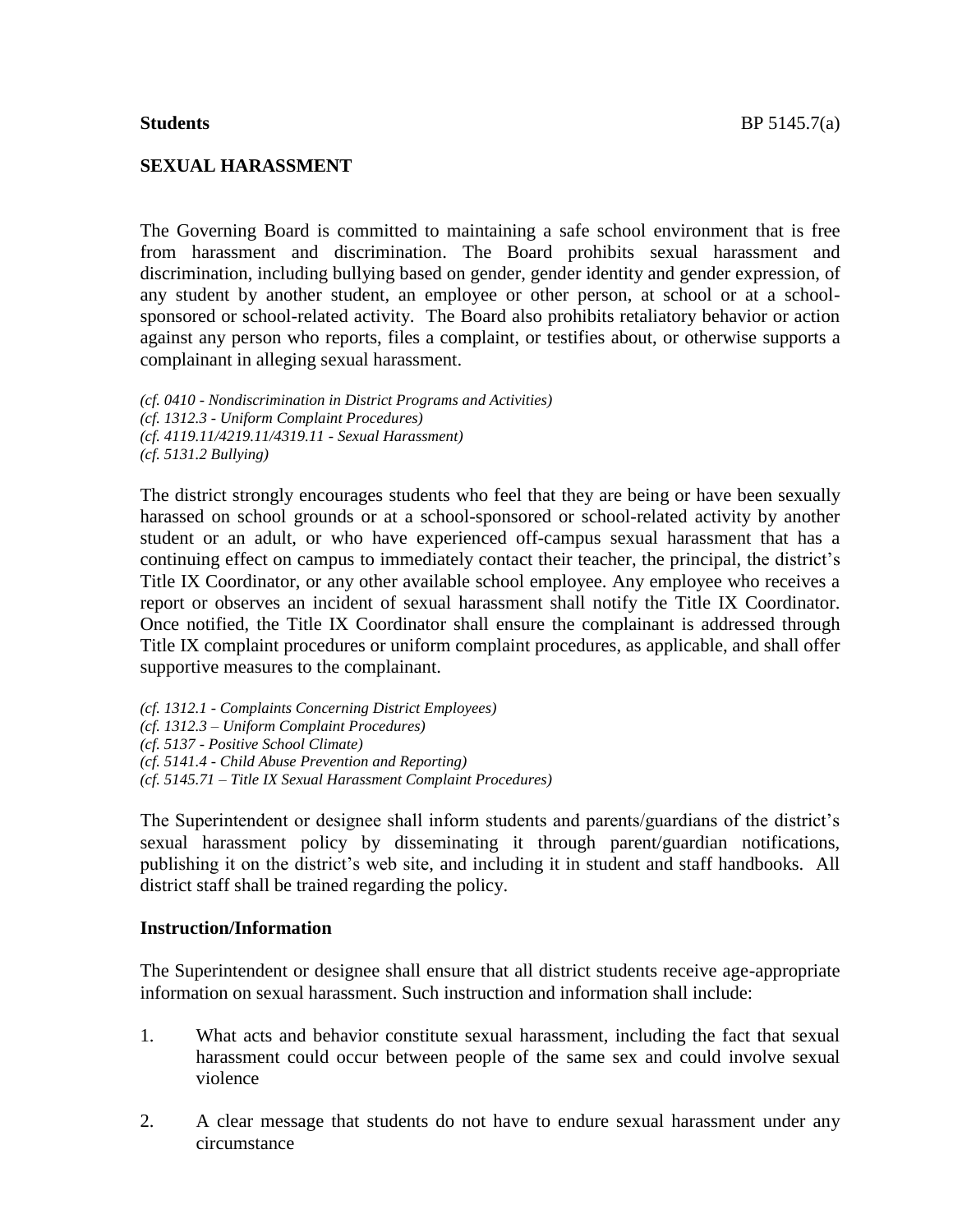- 3. Encouragement to report observed incidents of sexual harassment even when the alleged victim of the harassment has not complained
- 4. A clear message that student safety is the district's primary concern, and that any separate rule violation involving an alleged victim or any other person reporting a sexual harassment incident will be addressed separately and will not affect the manner in which the sexual harassment complaint will be received, investigated, or resolved
- 5. A clear message that, regardless of a complainant's noncompliance with the writing, timeline, or other formal filing requirements, every sexual harassment allegation that involves a student, whether as the complainant, respondent, or victim of the harassment, shall be investigated and prompt action shall be taken to respond to harassment, prevent recurrence, and address any continuing effect on students
- 6. Information about the district's procedure for investigating complaints and the person(s) to whom a report of sexual harassment should be made
- 7. Information about the rights of students and parents/guardians to file a civil or criminal complaint, as applicable, including the right to file a civil or criminal complaint while the district investigation of a sexual harassment complaint continues
- 8. A clear message that, when needed, the district will implement supportive measures to ensure a safe school environment for a student who is the complainant or victim of sexual harassment and/or other students during an investigation

Upon completion of an investigation of a sexual harassment complaint, any student found to have engaged in sexual harassment or sexual violence in violation of this policy shall be subject to disciplinary action. For students in grades 4-12, disciplinary action may include suspension and/or expulsion, provided that, in imposing such discipline, the entire circumstances of the incident(s) shall be taken into account.

*(cf. 5144 - Discipline) (cf. 5144.1 - Suspension and Expulsion/Due Process) (cf. 5144.2 - Suspension and Expulsion/Due Process (Students with Disabilities))*

Upon investigation of a sexual harassment complaint, any employee found to have engaged in sexual harassment or sexual violence toward any student shall be subject to disciplinary action, up to and including dismissal, in accordance with law and the applicable collective bargaining agreement.

*(cf. 4117.7/4317.7 - Employment Status Report) (cf. 4118 - Dismissal/Suspension/Disciplinary Action) (cf. 4218 - Dismissal/Suspension/Disciplinary Action) (cf. 4119.11/4219.11/4319.11 - Sexual Harassment)*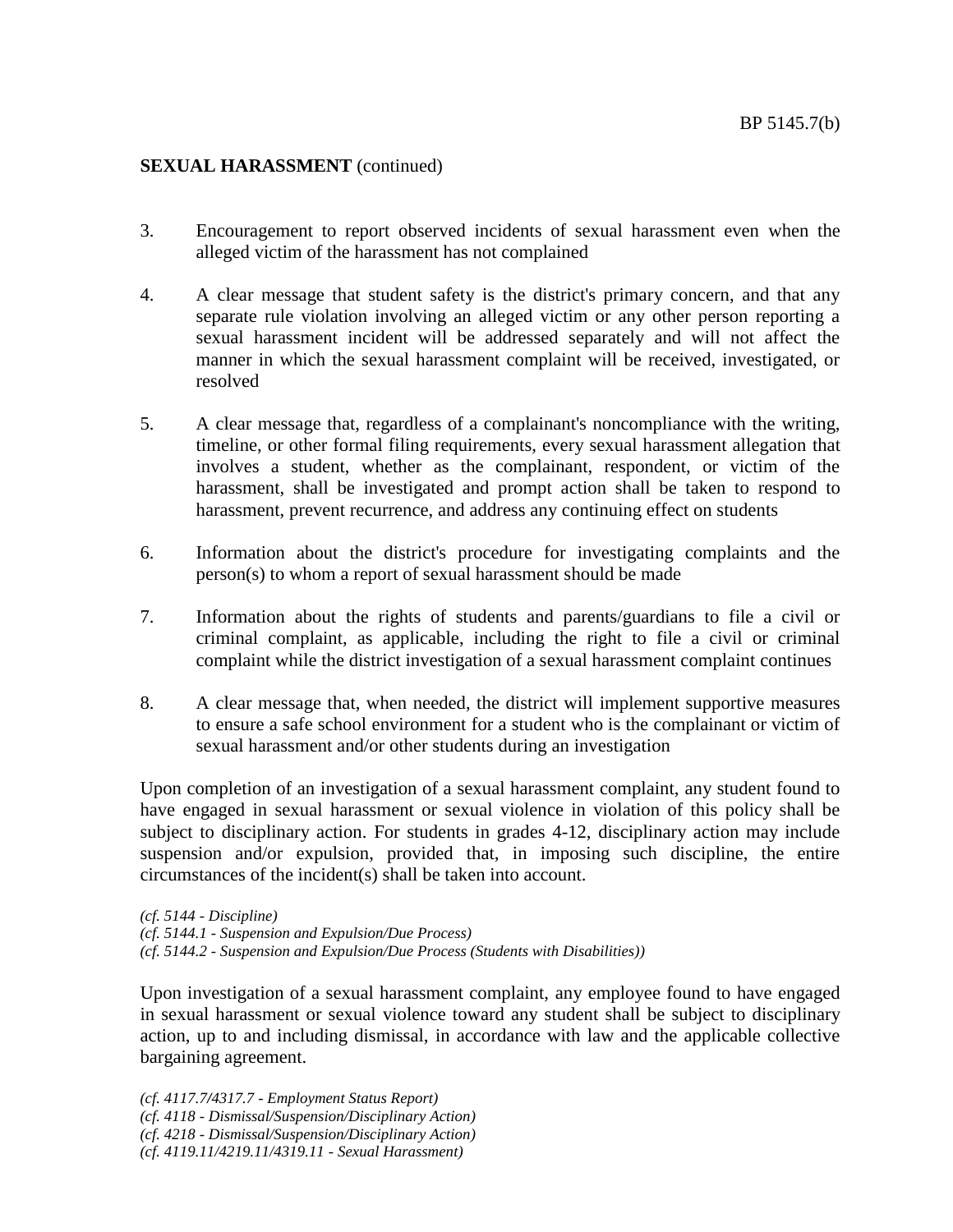# **Record-Keeping**

In accordance with law, the Superintendent or designee shall maintain a record of all reported cases of sexual harassment to enable the district to monitor, address, and prevent repetitive harassing behavior in district schools.

*(cf. 3580 - District Records)*

*Legal Reference: (see next page)*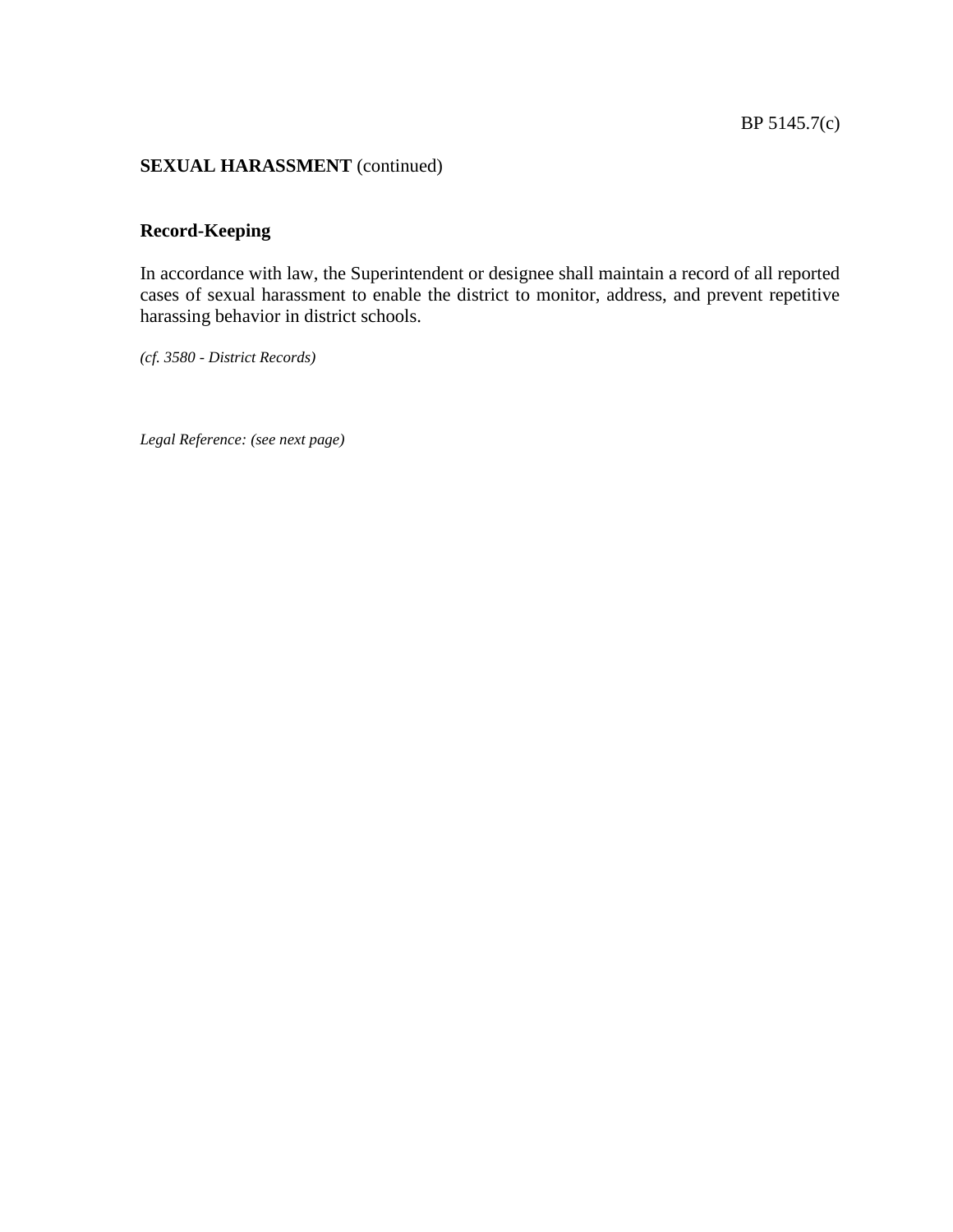*Legal Reference:* 

*EDUCATION CODE 200-262.4 Prohibition of discrimination on the basis of sex 48900 Grounds for suspension or expulsion 48900.2 Additional grounds for suspension or expulsion; sexual harassment 48904 Liability of parent/guardian for willful student misconduct 48980 Notice at beginning of term 48985 Notices, report, statements and records in primary language CIVIL CODE 51.9 Liability for sexual harassment; business, service and professional relationships 1714.1 Liability of parents/guardians for willful misconduct of minor GOVERNMENT CODE 12950.1 Sexual harassment training CODE OF REGULATIONS, TITLE 5 4600-4670 Uniform complaint procedures 4900-4965 Nondiscrimination in elementary and secondary education programs UNITED STATES CODE, TITLE 20 1221 Application of laws 1232g Family Educational Rights and Privacy Act 1681-1688 Title IX, discrimination UNITED STATES CODE, TITLE 34 12291 Definition of dating violence, domestic violence, and stalking UNITED STATES CODE, TITLE 42 1983 Civil action for deprivation of rights 2000d-2000d-7 Title VI, Civil Rights Act of 1964 2000e-2000e-17 Title VII, Civil Rights Act of 1964 as amended CODE OF FEDERAL REGULATIONS, TITLE 34 99.1-99.67 Family Educational Rights and Privacy 106.1-106.82 Nondiscrimination on the basis of sex in education programs COURT DECISIONS Donovan v. Poway Unified School District, (2008) 167 Cal.App.4th 567 Flores v. Morgan Hill Unified School District, (2003, 9th Cir.) 324 F.3d 1130 Reese v. Jefferson School District, (2001, 9th Cir.) 208 F.3d 736 Davis v. Monroe County Board of Education, (1999) 526 U.S. 629 Gebser v. Lago Vista Independent School District, (1998) 524 U.S. 274 Oona by Kate S. v. McCaffrey, (1998, 9th Cir.) 143 F.3d 473 Doe v. Petaluma City School District, (1995, 9th Cir.) 54 F.3d 1447*

*Management Resources: (see next page)*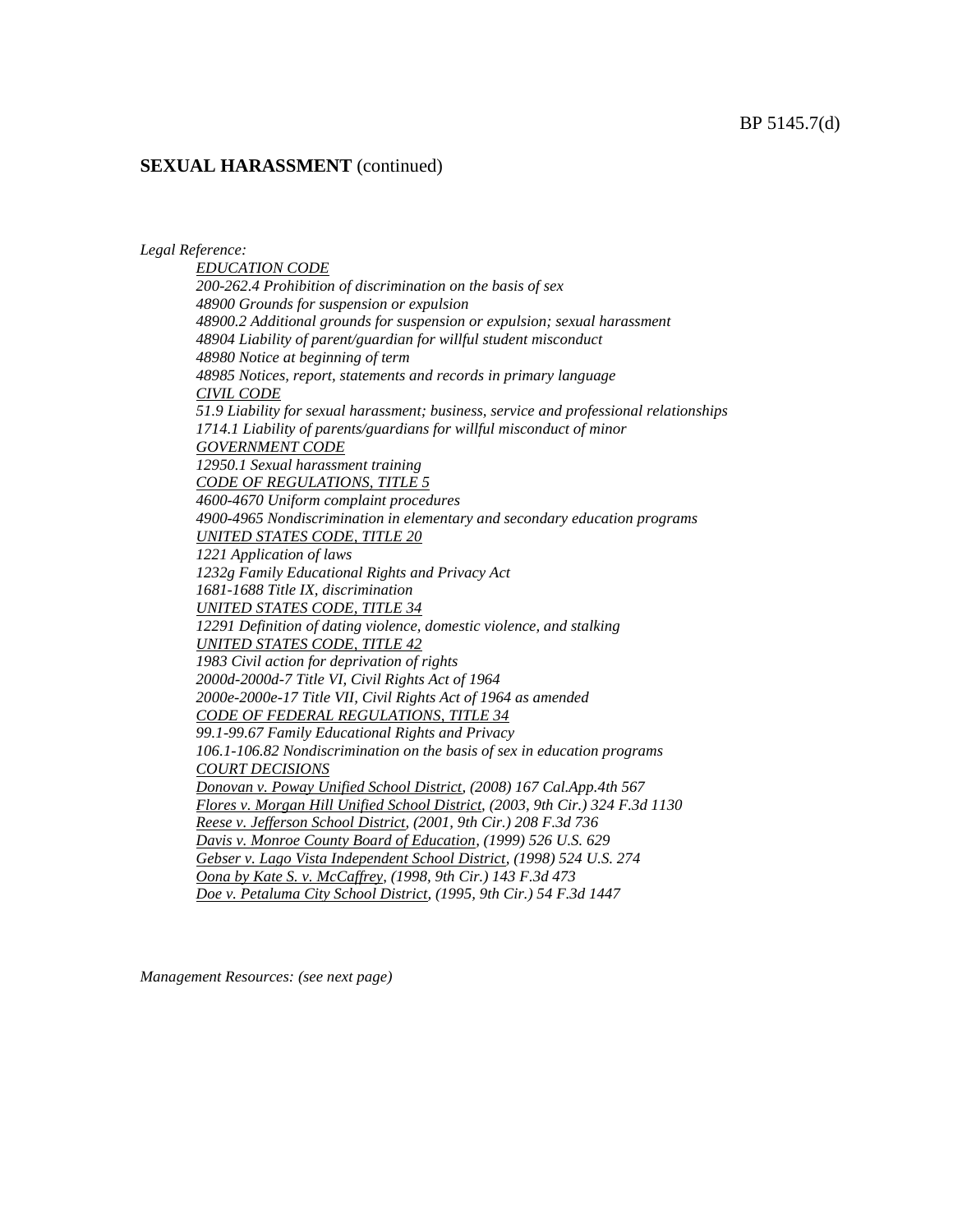*Management Resources:*

*CSBA PUBLICATIONS Providing a Safe, Nondiscriminatory School Environment for Transgender and Gender-Nonconforming Students, Policy Brief, February 2014 Safe Schools: Strategies for Governing Boards to Ensure Student Success, 2011 U.S. DEPARTMENT OF EDUCATION, OFFICE FOR CIVIL RIGHTS PUBLICATIONS Q&A on Campus Sexual Misconduct, September 2017 Dear Colleague Letter: Transgender Students, May 2016 Examples of Policies and Emerging Practices for Supporting Transgender Students, May 2016 Dear Colleague Letter: Title IX Coordinators, April 2015 Questions and Answers on Title IX and Sexual Violence, April 2014 Dear Colleague Letter: Sexual Violence, April 4, 2011 Sexual Harassment: It's Not Academic, September 2008 Revised Sexual Harassment Guidance: Harassment of Students by School Employees, Other Students, or Third Parties, January 2001 WEB SITES CSBA: http://www.csba.org California Department of Education: http://www.cde.ca.gov U.S. Department of Education, Office for Civil Rights: http://www.ed.gov/about/offices/list/ocr*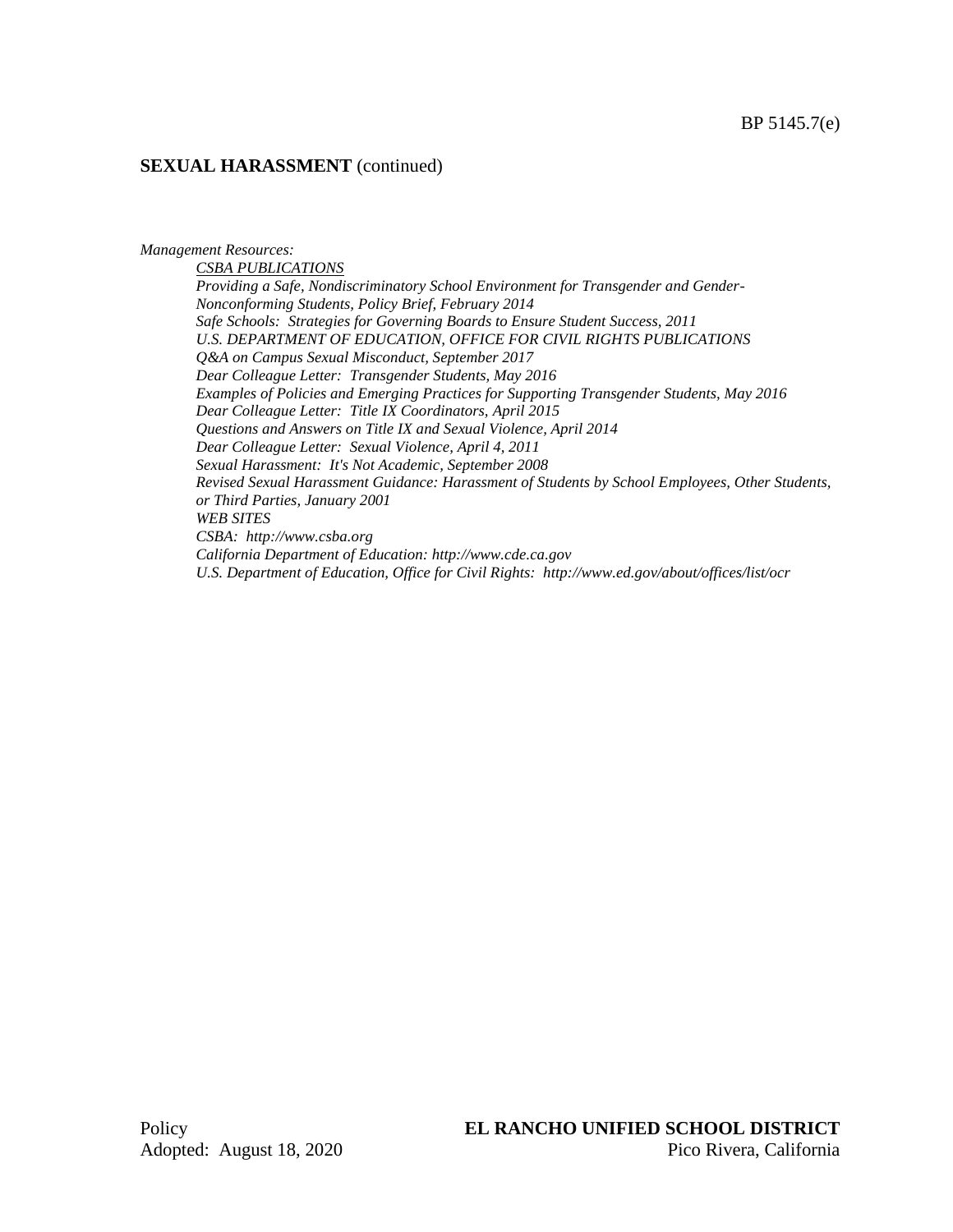### **SEXUAL HARASSMENT**

The district designates the following individual(s) as the responsible employee(s) to coordinate its efforts to comply with Title IX of the Education Amendments of 1972 as well as to investigate and resolve sexual harassment complaints under AR 1312.3 - Uniform Complaint Procedures. The Title IX Coordinator may be contacted at:

Director of Human Resources 9333 Loch Lomond Drive Pico Rivera, CA 90660 (562) 801-7340

*(cf. 1312.3 - Uniform Complaint Procedures) (cf. 5145.71 Title IX Sexual Harassment Complaint Procedures)*

The district shall notify students, parents/guardians, employees, bargaining units, and applicants for employment of the name or title, office address, email address, and telephone number of the district's Title IX Coordinator (34 CFR 106.8)

#### **Prohibited Contact**

Prohibited sexual harassment includes, but is not limited to, unwelcome sexual advances, unwanted requests for sexual favors, or other unwanted verbal, visual, or physical conduct of a sexual nature made against another person of the same or opposite sex in the educational setting, under any of the following conditions: (Education Code 212.5; 5 CCR 4916)

- 1. Submission to the conduct is explicitly or implicitly made a term or condition of a student's academic status or progress.
- 2. Submission to or rejection of the conduct by a student is used as the basis for academic decisions affecting the student.
- 3. The conduct has the purpose or effect of having a negative impact on the student's academic performance or of creating an intimidating, hostile, or offensive educational environment.
- 4. Submission to or rejection of the conduct by the student is used as the basis for any decision affecting the student regarding benefits and services, honors, programs, or activities available at or through any district program or activity.

*(cf. 5131 - Conduct) (cf. 5131.2 - Bullying) (cf. 5137 - Positive School Climate) (cf. 5145.3 - Nondiscrimination/Harassment) (cf. 6142.1 - Sexual Health and HIV/AIDS Prevention Instruction)*

Examples of types of conduct which are prohibited in the district and which may constitute sexual harassment include, but are not limited to: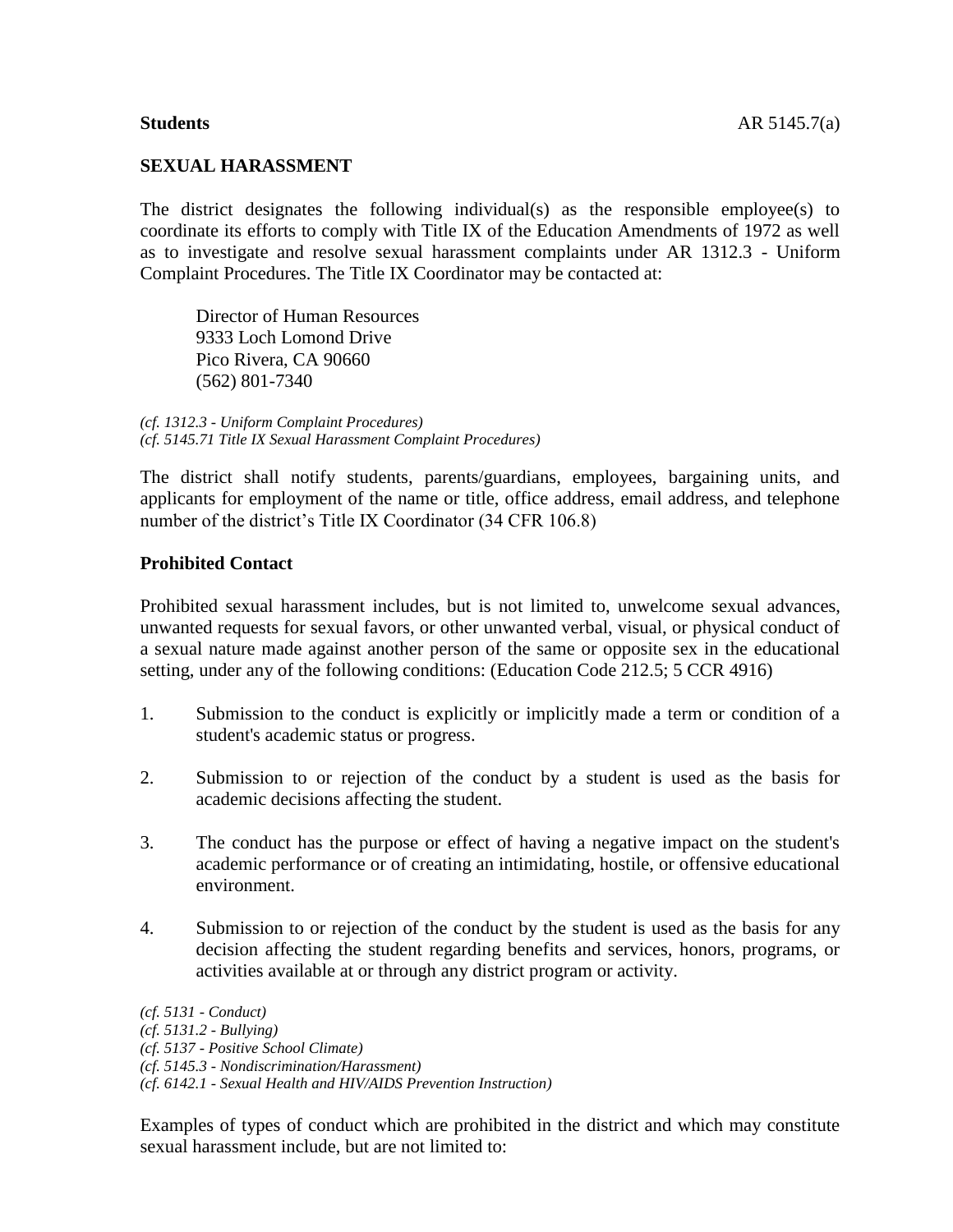- 1. Unwelcome leering, sexual flirtations, or propositions
- 2. Unwelcome sexual slurs, epithets, threats, verbal abuse, derogatory comments, or sexually degrading descriptions
- 3. Graphic verbal comments about an individual's body or overly personal conversation
- 4. Sexual jokes, derogatory posters, notes, stories, cartoons, drawings, pictures, obscene gestures, or computer-generated images of a sexual nature
- 5. Spreading sexual rumors
- 6. Teasing or sexual remarks about students enrolled in a predominantly single-sex class
- 7. Massaging, grabbing, fondling, stroking, or brushing the body
- 8. Touching an individual's body or clothes in a sexual way
- 9. Impeding or blocking movements or any physical interference with school activities when directed at an individual on the basis of sex
- 10. Displaying sexually suggestive objects
- 11. Sexual assault, sexual battery, or sexual coercion
- 12. Electronic communications containing comments, words, or images described above

Any prohibited conduct that occurs off campus or outside of school-related or schoolsponsored programs or activities will be regarded as sexual harassment in violation of district policy if it has a continuing effect on or creates a hostile school environment for the complainant or victim of the conduct.

# **Notifications**

A copy of the district's sexual harassment policy and regulation shall:

1. Be included in the notifications that are sent to parents/guardians at the beginning of each school year (Education Code 48980; 5 CCR 4917)

*(cf. 5145.6 – Parental Notifications)*

2. Be displayed in a prominent location in the main administrative building or other area where notices of district rules, regulations, procedures, and standards of conduct are posted (Education Code 231.5)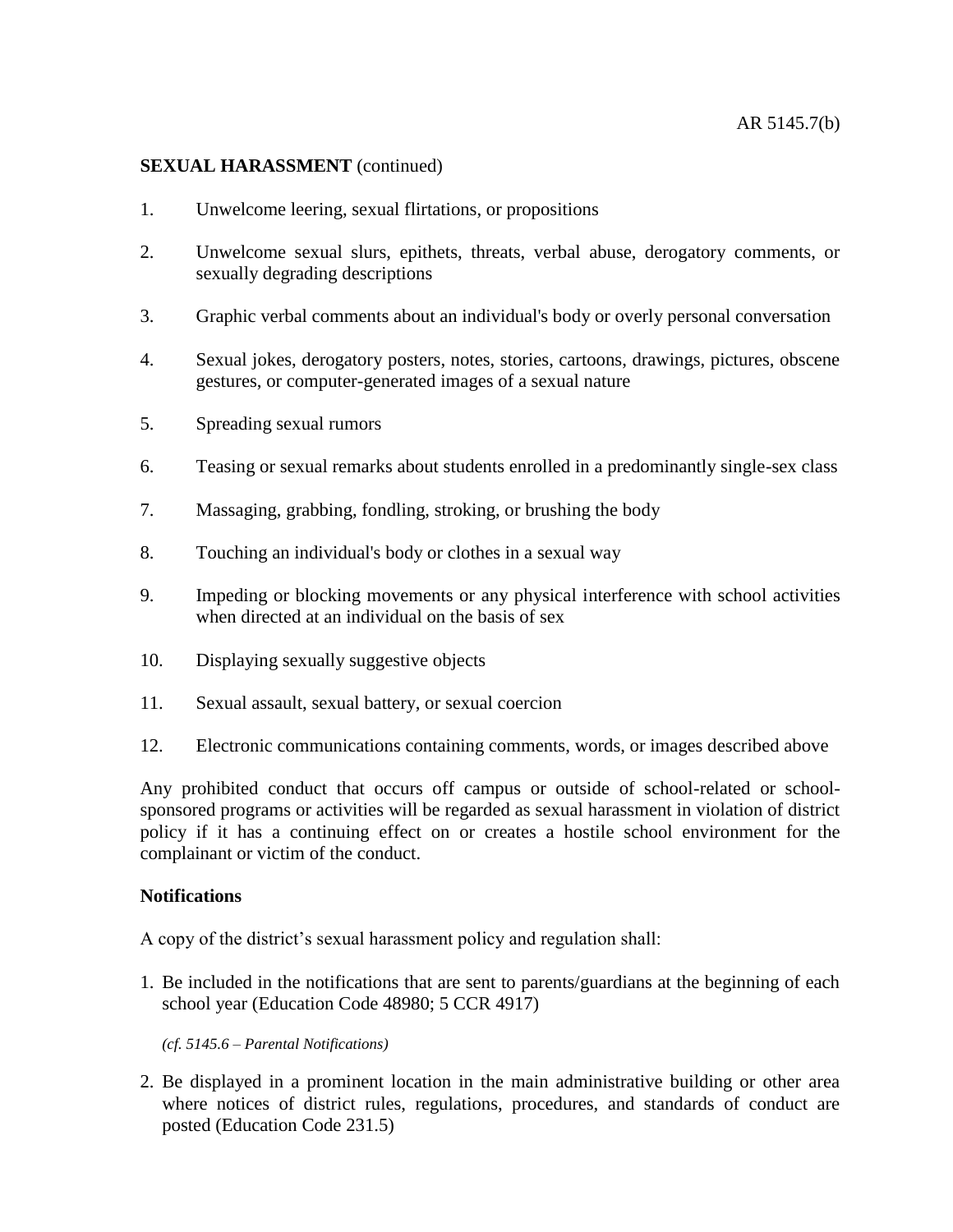- 3. Be summarized on a poster which shall be prominently and conspicuously displayed in each bathroom and locker room at each school. The poster may be displayed in public areas that are accessible to and frequented by students, including, but not limited to classroom, hallways, gymnasiums, auditoriums, and cafeterias. The poster shall display the rules and procedures for reporting a charge of sexual harassment; the name, phone number, and email address of an appropriate school employee to contact to report a charge of sexual harassment; the rights of the reporting student, the complainant, and the respondent; and the responsibilities of the school. (Education Code 231.6)
- 4. Be posted in a prominent location on the district's web site in a manner that is easily accessible to parents/guardians and students. This shall include the name or title, office address, email address, and telephone number of the employee(s) designated as the district's Title IX Coordinator. (Education Code 234.6; 34 CFR 106.8)
- *(cf. 1113 – District and School Web Sites)*
- *(cf. 1114 – District-Sponsored Social Media)*
- 5. Be provided as part of any orientation program conducted for new and continuing students at the beginning of each quarter, semester, or summer session (Education Code 231.5)
- 6. Appear in any school or district publication that sets forth the school's or district's comprehensive rules, regulations, procedures, and standards of conduct (Education Code 231.5)
- 7. Be included in any handbook provided to students, parents/guardians, employees, or employee organizations (34 CFR 106.8)

# **Reporting Complaints**

Any student or parent/guardian who believes that the student has been subjected to sexual harassment by another student, an employee, or a third party or who has witnessed sexual harassment is strongly encouraged to report the incident to a teacher, the principal, the district's Title IX Coordinator, or any other available school employee. Within one school day of receiving such a report, the principal or other school employee shall forward the report to the district's Title IX Coordinator. Any school employee who observes an incident of sexual harassment involving a student shall, within one school day, report the observation to the principal or Title IX Coordinator, regardless of whether or not the alleged victim files a formal complaint.

#### *(cf. 5141.4 – Child Abuse Prevention and Reporting)*

When a report or complaint of sexual harassment involves off-campus conduct, the Title IX Coordinator shall assess whether the conduct may create or contribute to the creation of a hostile school environment. If the Title IX Coordinator determines that a hostile environment may be created, the complaint shall be investigated and resolved in the same manner as if the